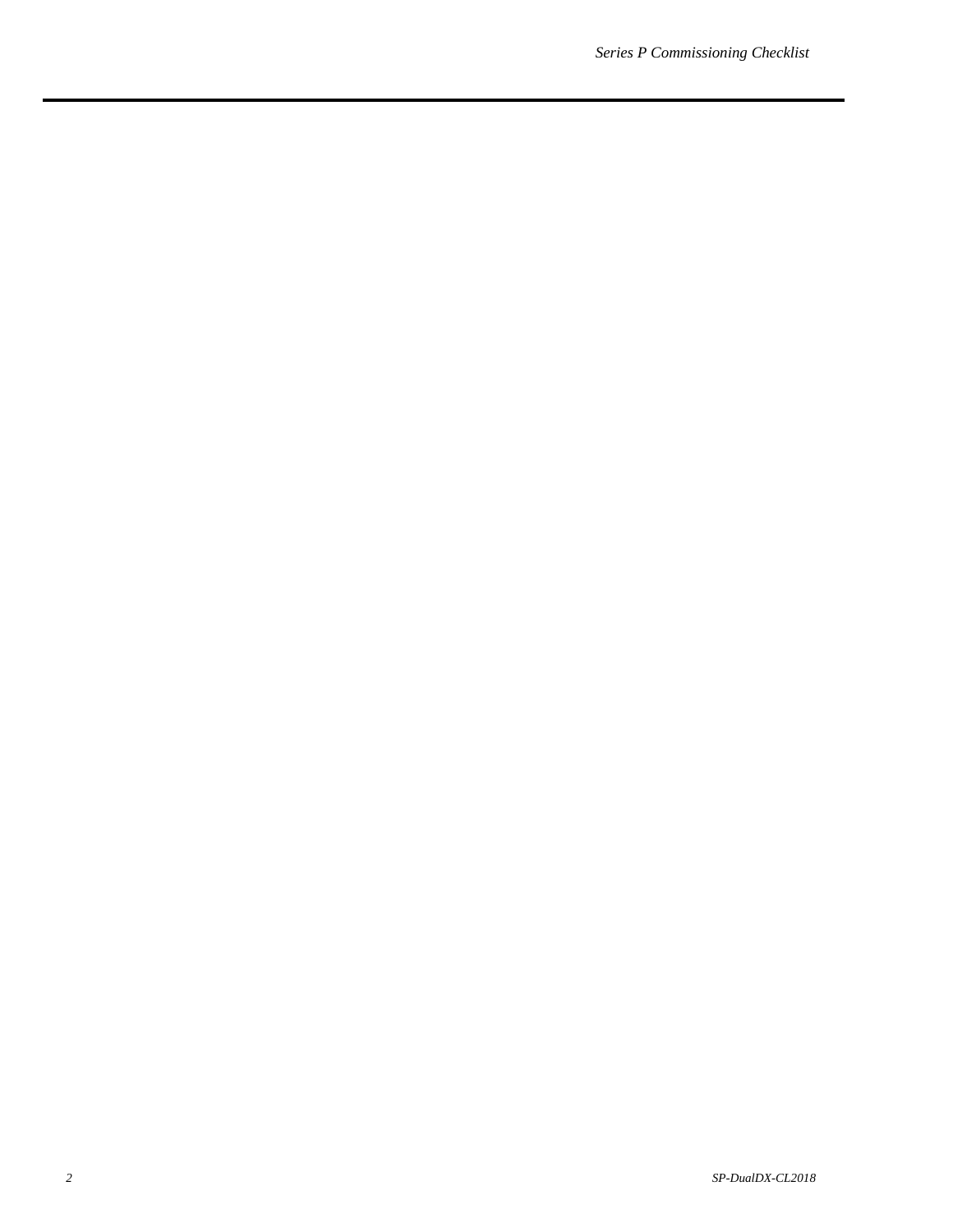# *Commissioning*



## **WARNING!**

**Do not run this equipment for longer than 6 hours, or use this equipment for regular operation, in the absence of a heat load for which the system is designed. Failure to comply with these instructions, or failure to follow the steps in this manual will void the manufacturer's warranty and may damage the equipment, or result in a reduced operating life of some components, leading to early equipment failure.** 



**Before switching on the unit, the following checklist should be completed by ClimateWorx authorized personnel only. Failure to do so may damage the unit and void warranty.** 

| Model no. | <u> 1990 - Alexandria Alexandria III e alexandria de la conte</u>                                                   | Serial no. | $\ddot{\phantom{a}}$ . The contract of the contract of the contract of the contract of the contract of the contract of the contract of the contract of the contract of the contract of the contract of the contract of the contract of                                                                                                                                          |
|-----------|---------------------------------------------------------------------------------------------------------------------|------------|---------------------------------------------------------------------------------------------------------------------------------------------------------------------------------------------------------------------------------------------------------------------------------------------------------------------------------------------------------------------------------|
| Client    | Design and the control of the control of the control of the control of the control of the control of the control of |            |                                                                                                                                                                                                                                                                                                                                                                                 |
| Location  | The control of the control of                                                                                       | Unit no.   | $\mathcal{L} = \frac{1}{\sqrt{2\pi}}\sum_{i=1}^{N} \frac{1}{\sqrt{2\pi}}\sum_{i=1}^{N} \frac{1}{\sqrt{2\pi}}\sum_{i=1}^{N} \frac{1}{\sqrt{2\pi}}\sum_{i=1}^{N} \frac{1}{\sqrt{2\pi}}\sum_{i=1}^{N} \frac{1}{\sqrt{2\pi}}\sum_{i=1}^{N} \frac{1}{\sqrt{2\pi}}\sum_{i=1}^{N} \frac{1}{\sqrt{2\pi}}\sum_{i=1}^{N} \frac{1}{\sqrt{2\pi}}\sum_{i=1}^{N} \frac{1}{\sqrt{2\pi}}\sum_{$ |
| Tested by | <u> 1999 - Alexandria Alexandria III e alexandria de la conte</u>                                                   | Date       | <u> 2008 - John Stein, Amerikaansk konst</u>                                                                                                                                                                                                                                                                                                                                    |

#### *General*



Switch off main power isolator and all branch circuit breakers/fuses.

- Remove all transit bolts and fixtures.
- $\Box$  Check smooth rotation of blower wheels  $\&$  motors.
- Check drain pipe connected and fitted with 100mm minimum air trap.
- Verify water flows away freely from drain pipe.
- Check air filter fitted and direction of airflow pointing into the unit.
- Check all electrical connections are tight.
- Check main power and interconnecting control wires installed are suitably sized to cope with the imposed load marked on the unit serial plate.
- T Check thermal overload relays are set to motor serial plate current.
- Verify any short circuit in power branch circuits and control transformer circuits.
- Check supply voltage within  $\pm 10\%$  of the values marked in the unit serial plate.

Record supply voltage : L1 - L2 : \_\_\_\_\_\_\_\_\_\_ V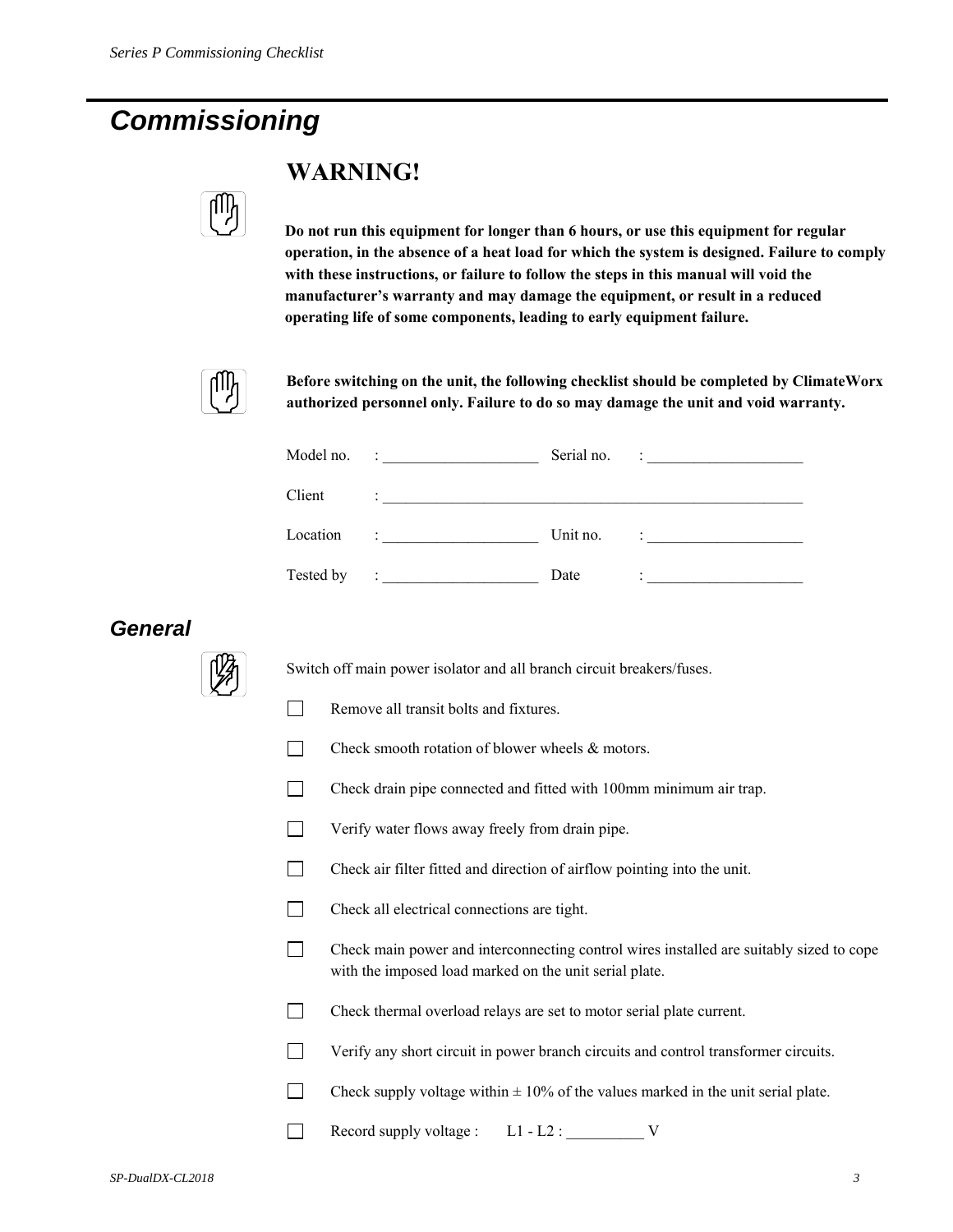



The main fan and motor will start after the following procedure. Make sure the fan and motor is ready to run.

Switch on the control transformer and main fan circuit breakers/fuses, and power up the unit. The unit is factory programmed to automatic startup when power applied. Manually turn on the unit if necessary.

 Check that rotation direction of the fan is correct. Interchange two power wires if the rotation is reversed.

Record the input and output voltage of transformer:

| Transformer TX1 - | Primary | $\mathbf{v}$ is a set of $\mathbf{v}$ |  |
|-------------------|---------|---------------------------------------|--|
|                   |         |                                       |  |
|                   |         |                                       |  |
|                   |         |                                       |  |
|                   |         |                                       |  |

 $\Box$  Record the main fan motor running current :

| FAN 1                |              |               |                                                                                                                                                                                                                                | FAN 2 (IF EQUIPPED) FAN 3 (IF EQUIPPED) FAN 4 (IF EQUIPPED) |  |
|----------------------|--------------|---------------|--------------------------------------------------------------------------------------------------------------------------------------------------------------------------------------------------------------------------------|-------------------------------------------------------------|--|
| L1<br>$\overline{A}$ |              |               | Ll A Ll A                                                                                                                                                                                                                      | L1                                                          |  |
| L2                   | $\mathbf{A}$ | $L2 \t\t\t A$ | $L2 \t\t\t A$                                                                                                                                                                                                                  | L <sub>2</sub>                                              |  |
| L3                   |              | $L3 \t\t\t A$ | L3 and the same state of the state of the state of the state of the state of the state of the state of the state of the state of the state of the state of the state of the state of the state of the state of the state of th |                                                             |  |

- Check calibration of temperature and humidity sensors. See Maintenance Guide for calibration procedure.
- Test "Low airflow" alarm.
- Test "Filter dirty" alarm.
- Review Voltage % reading on page 1 of settings. If the reading is less than 95% or greater than 105% go to the setting page 6, log in with level 1 password and scroll down until you get to item "Volt adjust". Adjust this setting until the reading on page 1 of settings is within the range above (adjusting up decreases percentage on readings and adjusting down increases percentage on readings).

#### *Chilled water circuit/Dual/Free Cool Units*

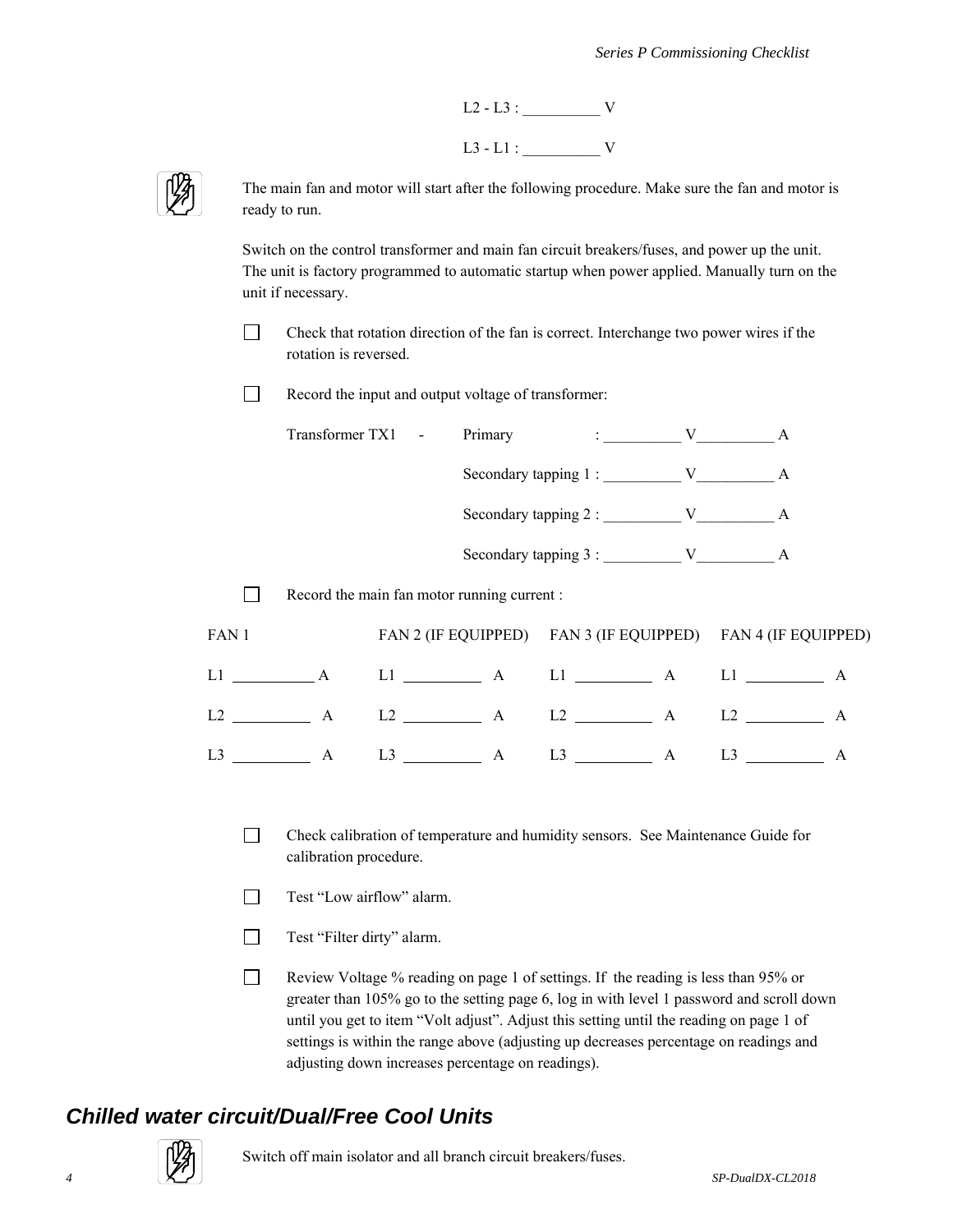- Check chilled water supply pipe fitted and direction of water flow correct.
- $\Box$  Check any sign of water leak.
- Check air purged from the cooling coil.
- Check valve manual override operation.

Switch on the main isolator and control transformer circuit breakers/fuses. Switch to {Testmode} tab and move cursor to cooling Analogue O/P, output symbol, (Free Cooling 1 & 2 for Free cool units) see User Guide for details and Dual/Free cooling operating sequence.

- **Press the "Auto" selection box to switch to manual override operation.**
- $\Box$  Adjust the output to 0% by pressing the "-" key and check the chilled water valve at fully closed position.

 $\Box$  Adjust the output to 50% by pressing the "+" key and check the chilled water valve at half open position.

- Adjust the output to 100% by pressing the "+" key and check the chilled water valve at fully open position.
- **Press the "Auto" selection box to return the output to automatic operation.**

#### *Air-cooled condenser*



Make sure the main isolator on the condenser power box is switched off.

- Check that condenser fans rotate freely.
- Check supply voltage within  $\pm 10\%$  of the values marked in the unit serial plate.

Record supply voltage :  $L1 - L2$  :  $V$ 

| $L2 - L3$ : |  |
|-------------|--|
| $L3 - L1$ : |  |

Insert a jumper wire on the condenser interlock terminals. Switch on the main isolator on the condenser power box.

 Check the rotation direction of the condenser fans. Interchange two power wires if the rotation is reversed.

Record the running current of the condenser fan motors

| Fan $1$ -L1 : | A $1.2$ : | A L3:  |  |
|---------------|-----------|--------|--|
| Fan $2$ -L1 : | A L2:     | A L3 : |  |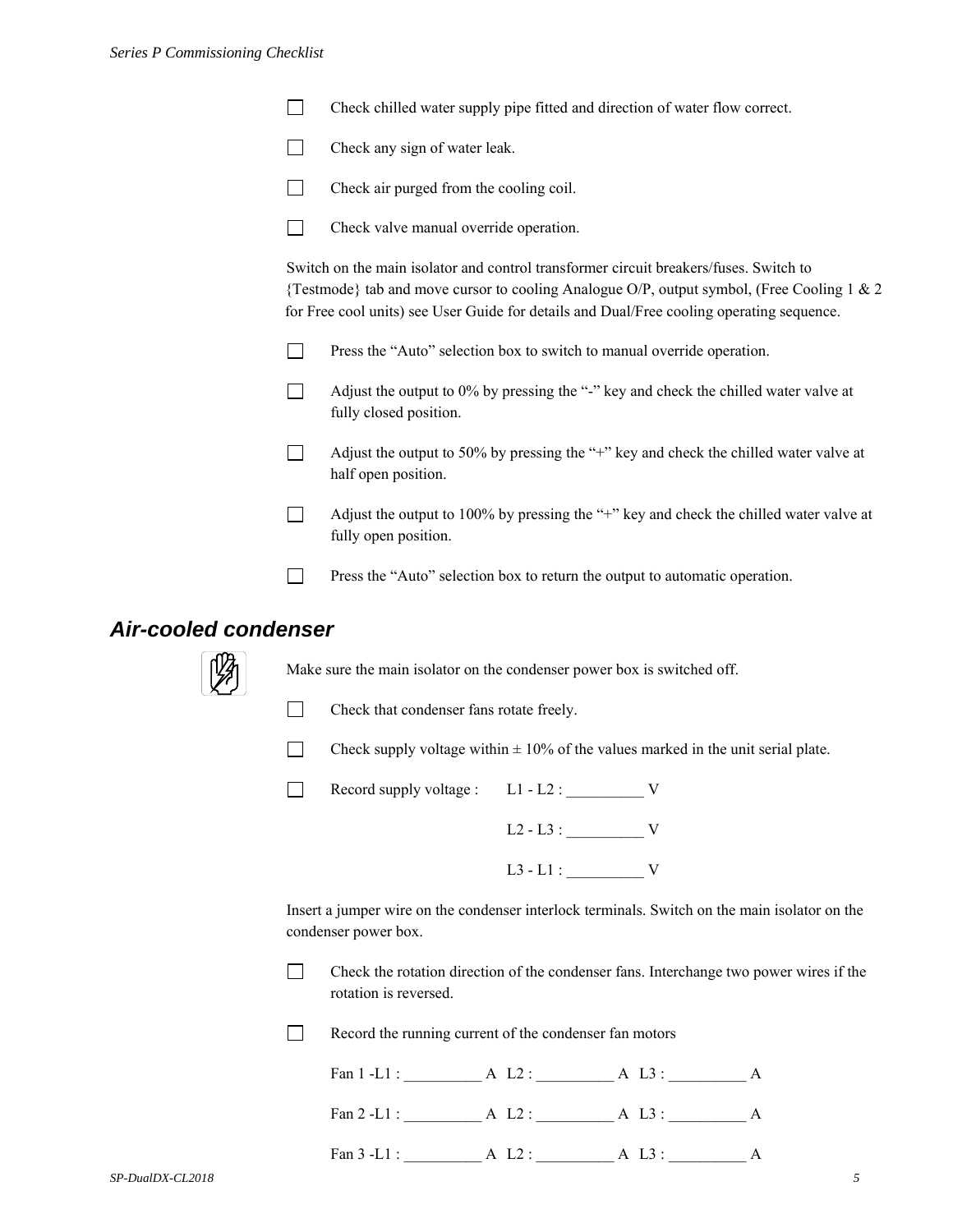Fan 4 -L1 : <br>A L2 : <br>A L3 : <br>A

Switch off the main isolator and remove jumper wire. Switch on main isolator again for commissioning of the refrigeration system.

 $\Box$ Record the cut in pressure settings of the condenser fans

| Compressor 1 |  |      | Compressor 2 |  |      |
|--------------|--|------|--------------|--|------|
| Stage 1      |  | ps1g | Stage 1      |  | psig |
| Stage 2      |  | psig | Stage 2      |  | psig |
| Stage 3      |  | psig | Stage 3      |  | psig |

### *Refrigeration system*



 $\Box$  Check signs of oil leak

Follow the instruction in the section "Charging" in the Installation guide to properly charge the refrigeration circuits if this has not been done already. It is generally the responsibility of the installing contractor to assure the proper charging of the system.

 $\Box$ 

Check refrigerant lines

Follow the instruction in the section "Refrigerant Pipe work Installation" in the Installation guide to ensure the proper placement of traps in the pipe work, proper pipe sizes have been used and that the lines have been connected properly (hot gas to hot gas, liquid to liquid etc.) and that the Compressor circuits are not crossed.

**Cooling Only:** Switch on main power isolator to turn on the unit. Adjust the temperature setpoint to energize the compressor. Ensure humidity setpoint is well above actual to ensure dehumidification demand is zero.

> Normal refrigerant operating pressures at  $22^{\circ}C$  (72°F), 50% R.H and 35°C, (95°F) ambient are:

R-407C: Suction Pressure 65 to 70 psig / Discharge Pressure 255 to 285 psig

 Note: Discharge pressure may vary with outdoor ambient conditions. Adjustment to the low ambient control device (regulating valve, manual bypass valve if equipped, condenser fan speed control or condenser ORI valve) may be necessary.

Record the compressor operating pressures and temperatures:

|                 | Compressor 1 |                 | Compressor 2 |
|-----------------|--------------|-----------------|--------------|
| Discharge       | psig         | Discharge       | psig         |
| Discharge Temp. | $\circ$ C    | Discharge Temp. | $\circ$ C    |
| Suction         | psig         | Suction         | psig         |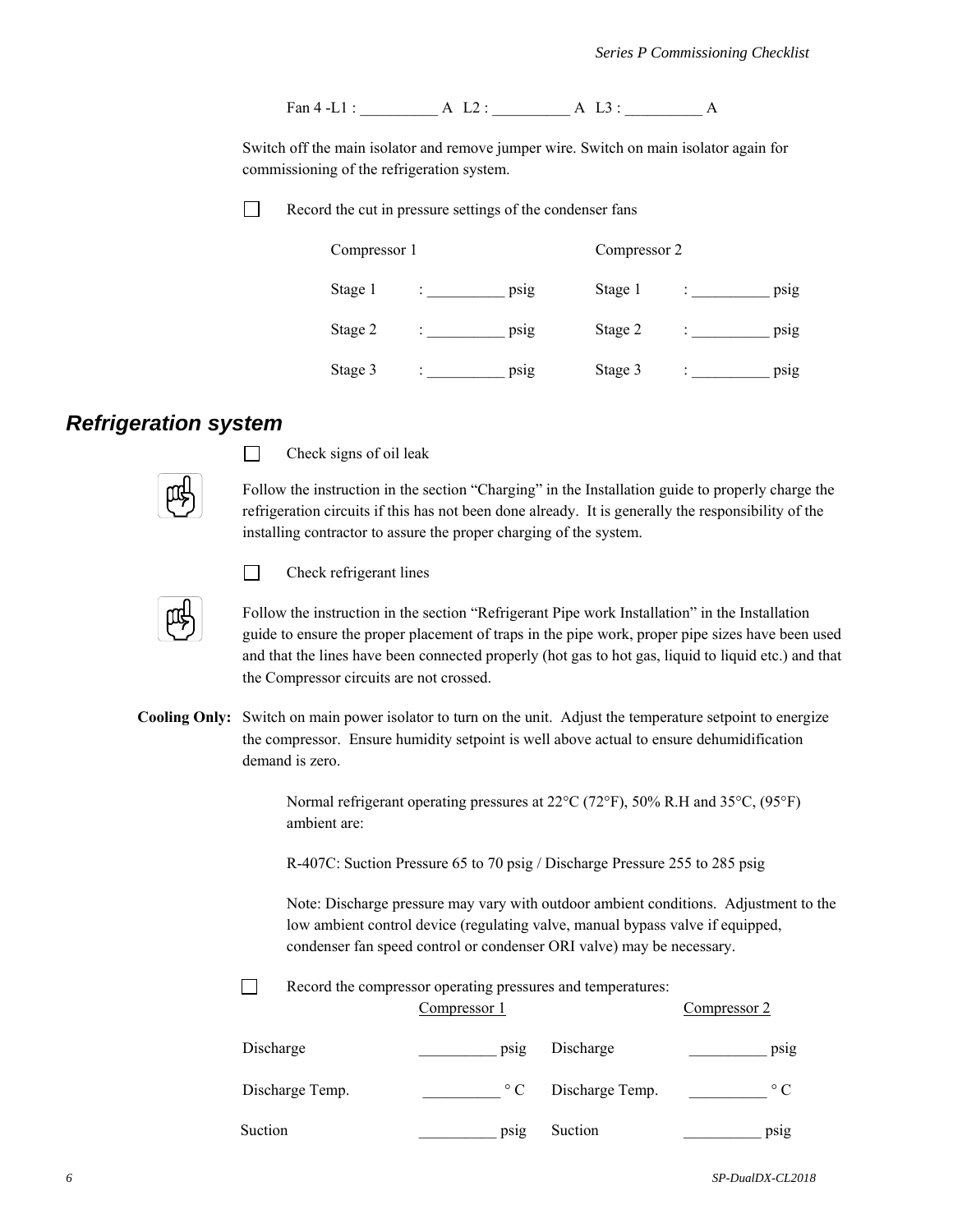| Suction<br>$\circ$ C<br>Suction<br>$\circ$ C                                                                   |  |
|----------------------------------------------------------------------------------------------------------------|--|
| (at compressor suction port)                                                                                   |  |
| Liquid Line<br>Liquid Line<br>$\overline{psig}$<br>$\overline{psig}$                                           |  |
|                                                                                                                |  |
|                                                                                                                |  |
| Record room conditions:                                                                                        |  |
|                                                                                                                |  |
| Record the superheat: Normal superheat is $10-12^{0}F(10 \text{ to } 15^{0}F \text{ at compressor})$<br>$\Box$ |  |
| Compressor 1<br>Compressor 2                                                                                   |  |
| $\mathrm{^{\circ}F}$<br>$\mathrm{^{\circ}F}$                                                                   |  |
| Record the subcooling: Normal subcooling is 12-19 <sup>0</sup> F<br>$\perp$                                    |  |
| Compressor $1$<br>Compressor 2                                                                                 |  |
| $\circ$ F<br>$\circ$ F                                                                                         |  |
| Record the compressor running current Compressor 1<br>Compressor 2<br>$\blacksquare$                           |  |
| $L1:$ $A$<br>L1: A                                                                                             |  |
| $L2:$ A $L2:$ A                                                                                                |  |
| $L3:$ A<br>L3: A                                                                                               |  |
| Compressor 1: Test "Low pressure" alarm.<br>$\Box$<br>Compressor 2:Test "Low pressure" alarm.                  |  |
| Compressor 1: Test "High pressure" alarm.<br>Compressor 2: Test "High pressure" alarm.                         |  |
| Compressor 1:Test "Compressor Overload" alarm.<br>$\Box$<br>Compressor 2: Test "Compressor Overload" alarm.    |  |

Reset temperature and humidity setpoints.



**Check for touching Pipes** 

Once charging and adjusting of the refrigeration circuit is complete make sure that all pipes, distributor tube and capillary lines are not in contact with each other or other objects that will result in premature failure from wear. It is the responsibility of the installing contractor to assure this step has been followed.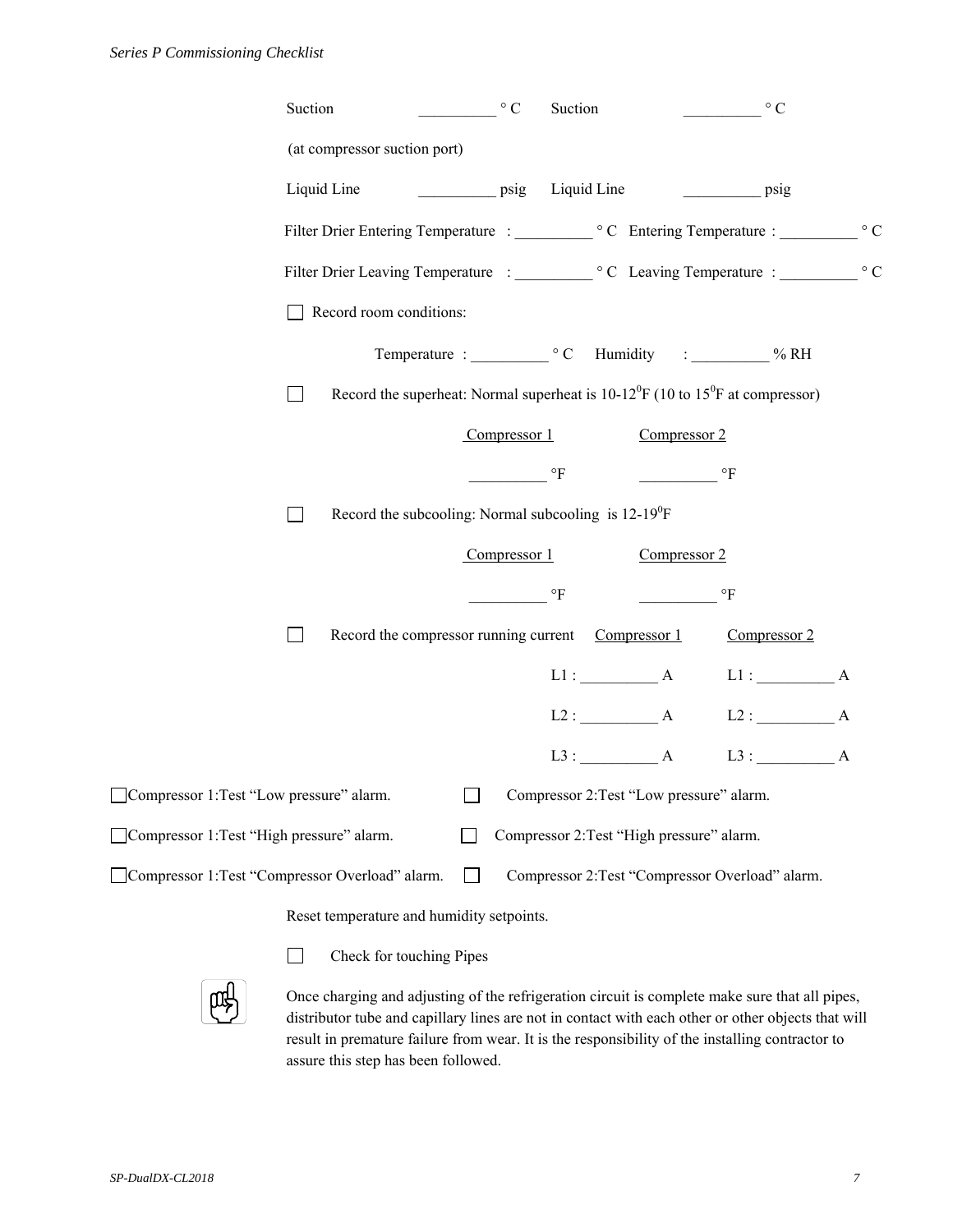#### *Electric heater*

Switch on main isolator, control transformer, fan and heater circuit breakers/fuses only. Adjust temperature setpoint to energize the heaters.

For SCR controlled and step controlled reheat:

Switch on the main isolator and control transformer circuit breakers/fuses. Switch to {Testmode} tab and move cursor to heating analogue output symbol (see User guide for details).

- **Press the "Auto" selection box to switch to manual override operation.**
- $\Box$  Adjust the output to 35% by pressing the "+" key and check the heater current and record below.
- Adjust the output to  $66\%$  by pressing the "+" key and check the heater current and record below.
- $\Box$  Adjust the output to 100% by pressing the "+" key and check the heater current and record below.

**Press the "Auto" selection box to return the output to automatic operation.** 

Record heaters running current below: - Note: Units with SCR reheat will demonstrate pulsating current. The pulse rate will change as the demand changes. This is normal.

| 33% Demand | 66% Demand | 100% Demand |   |
|------------|------------|-------------|---|
| L1:        | A L1:      | A L1:       | A |
| L2:        | A L2:      | A L2:       | A |
| $L3$ :     | A L3 :     | A L3:       | А |

Test "Heater overheat" alarm

Reset temperature setpoint.

#### *Humidifier*

Switch off the main power isolator.

 $\Box$  Check that humidifier water supply line is connected and supply water pressure is adequate.

Switch on main isolator and control transformer circuit breakers/fuses.

Switch on the fan circuit breaker and humidifier circuit breaker. Adjust the humidity setpoint to energize the humidifier.

*8 SP-DualDX-CL2018*  Check humidifier fill valve operation (energizes after a 3 minute time delay).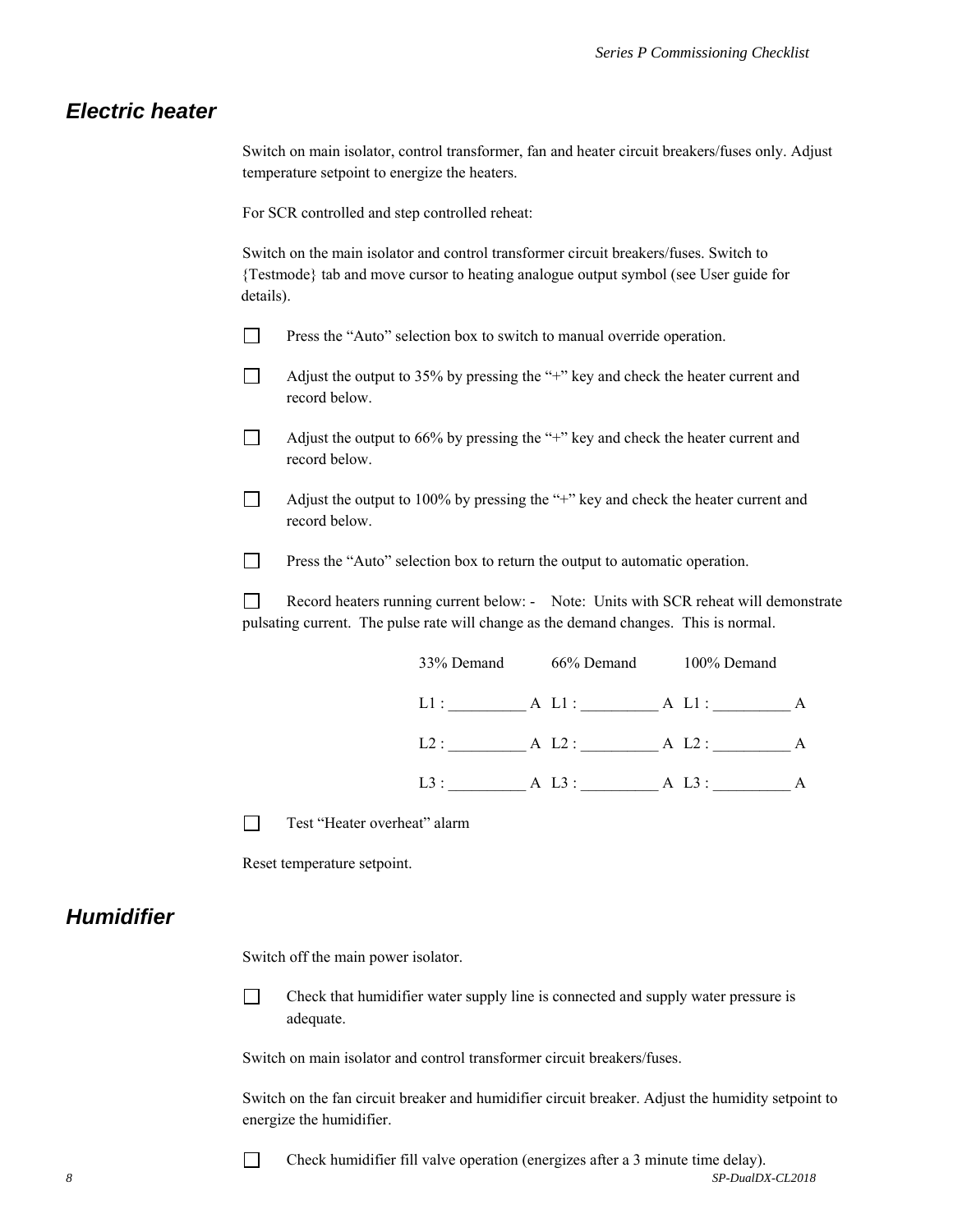| Record humidifier running current - | $LL1$ : |  |  |
|-------------------------------------|---------|--|--|
|                                     |         |  |  |
|                                     |         |  |  |

- Test "Boiler dirty" alarm. (Change "Boiler Dirty T", see instructions in M52 User Guide, to "0"sec. Alarm should activate in approximately 4 minutes when the water is at high level).
- Note: If Boiler Dirty Alarm activates during normal start-up the "Boiler Dirty T" default setting may need to be increased. See M52 User Guide.

Reset humidity setpoint and Boiler Dirty T.

#### *Settings Summary*

The following tables summarize the settings in each page. Record the current settings. Use this as a reference in the future if any settings get changed. Record any new settings and keep record with the equipment.

| Page 3:             | Configuration 1 | Date:          |                 |                       |  |  |
|---------------------|-----------------|----------------|-----------------|-----------------------|--|--|
| <b>Description</b>  | Range           | <b>Default</b> | Units           | <b>Actual Setting</b> |  |  |
| No. of duty unit    | $1-16$          | 1              |                 |                       |  |  |
| *Temp. set point    | $12 - 30$       | 22             | $\rm ^{\circ}C$ |                       |  |  |
| *Temp. set point    | 53-86           | 72             | $\circ$ F       |                       |  |  |
| Humid. Set point    | $30 - 80$       | 50             | % RH            |                       |  |  |
| Ht/Dehum/Hum Fan    | 10-100          | 80             | $\frac{0}{0}$   |                       |  |  |
| <b>Standby Fan</b>  | $0 - 100$       | 10             | $\frac{0}{0}$   |                       |  |  |
| Cooling Min Fan     | 10-100          | 65             | $\frac{0}{0}$   |                       |  |  |
| Cooling Max Fan     | 10-100          | 90             | $\frac{0}{0}$   |                       |  |  |
| CW Valve Start - Pt | 10-100          | 20             | $\frac{0}{0}$   |                       |  |  |
| Discharge Set - Pt  | 10-500          | 275            | Ps              |                       |  |  |
| Discharge Dead Bd   | $1-50$          | 10             | Ps              |                       |  |  |
| Water Reg Min AO    | 10-100          | 20             | $\frac{0}{0}$   |                       |  |  |
| Comp Max Speed      | 0-7200          | 5400           | <b>RPM</b>      |                       |  |  |
| Comp Min Speed      | 0-7200          | 1800           | <b>RPM</b>      |                       |  |  |
| Comp Hum Speed      | 0-7200          | 3600           | <b>RPM</b>      |                       |  |  |

\*Display changes to °F when Temp Units on Page 3 settings is set to °F

| Page 4:            | Configuration 2    |                |              |                       |
|--------------------|--------------------|----------------|--------------|-----------------------|
| <b>Description</b> | Range              | <b>Default</b> | <b>Units</b> | <b>Actual Setting</b> |
| <b>Baud</b> rate   | 1200-19.2k         | 9600           | bps          |                       |
| On/Off mode        | Local/Remote/Timer | Local          |              |                       |
| Auto changeover    | 0-9999             | 24             | hours        |                       |
| Warm-up period     | $0 - 180$          | 120            | seconds      |                       |
| Fan purge delay    | 0-9999             | 120            | seconds      |                       |
| Comp. elapse       | 30-300             | 180            | seconds      |                       |
| Comp. Min time     | 30-300             | 180            | seconds      |                       |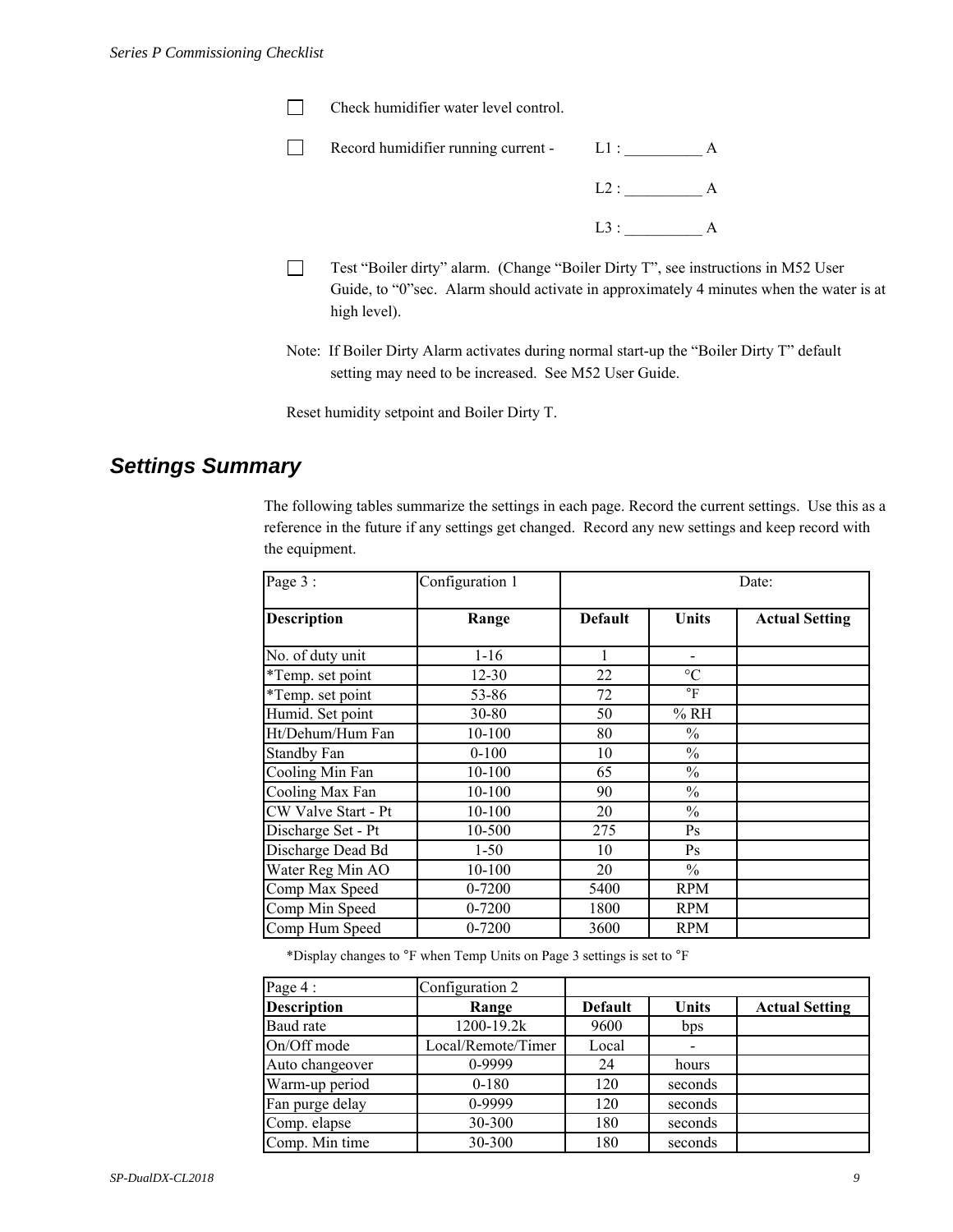| Pos. start delay       | $0 - 600$                     | 180             | seconds |  |
|------------------------|-------------------------------|-----------------|---------|--|
| Humid. Fault delay     | 0-9999                        | 900             | seconds |  |
| Liquid H/L Fault delay | $0 - 60$                      | 60              | seconds |  |
| *Temp. units           | $\rm ^{\circ}C/\rm ^{\circ}F$ | $\rm ^{\circ}C$ |         |  |
| Sensor display         | Unit/Site                     | Unit            |         |  |
| Language               | English/Chinese               | English         |         |  |
| Control Sensor         | Return/Supply/Mix             | Return          |         |  |

\*Display changes to °F when Temp Units on Page 3 settings is set to °F

| Page 5:                    | Configuration 3 |                |                              |                       |
|----------------------------|-----------------|----------------|------------------------------|-----------------------|
| Description                | Range           | <b>Default</b> | <b>Units</b>                 | <b>Actual Setting</b> |
| *Temp. dead band           | $0 - 10$        | $\overline{2}$ | $\rm ^{\circ}C$              |                       |
| *Relaxed band Temp         | $0 - 20$        | $\overline{5}$ | $\overline{C}$               |                       |
| *Temp. dead band           | $0 - 18$        | $\overline{4}$ | $\mathrm{^{\circ}F}$         |                       |
| *Relaxed band Temp         | $0 - 36$        | $\overline{9}$ | $\mathsf{P}$                 |                       |
| Hum. Dead band             | $0 - 30$        | $\overline{6}$ | %RH                          |                       |
| Relaxed band Humid         | $0 - 50$        | 20             | %RH                          |                       |
| *Prop. band Cool           | $1 - 10$        | $\overline{c}$ | $\rm ^{\circ}C$              |                       |
| *Prop. band Heat           | $1 - 10$        | $\overline{2}$ | $\overline{C}$               |                       |
| *Prop. band Cool           | $2 - 18$        | $\overline{4}$ | $\mathrm{^{\circ}F}$         |                       |
| *Prop. band Heat           | $2 - 18$        | $\overline{4}$ | $\mathrm{^{\circ}F}$         |                       |
| Prop. band Humid           | $2 - 10$        | 3              | %RH                          |                       |
| Prop. band Dehum           | $2 - 10$        | $\overline{3}$ | %RH                          |                       |
| Temp. I-time               | $1 - 6000$      | 1800           | seconds                      |                       |
| Humid. I-time              | 1-6000          | 1800           | seconds                      |                       |
| Temp. D-time               | $0 - 61$        | 15             |                              |                       |
| Humid. D-time              | $0 - 94$        | 15             | $\overline{\phantom{0}}$     |                       |
| Humid. Control             | Enable/Disable  | Enable         | $\overline{a}$               |                       |
| Reheat Control             | Enable/Disable  | Enable         | $\overline{a}$               |                       |
| Dehum. Control             | Enable/Disable  | Enable         | $\overline{\phantom{0}}$     |                       |
| Free Cooling Control       | Enable/ Disable | Disable        | $\overline{a}$               |                       |
| *Free Cooling T/D          | $3 - 7$         | 3              | $\rm ^{\circ}C$              |                       |
| *Free Cooling H/L          | $4 - 12$        | 7.2            | $\rm ^{\circ}C$              |                       |
| *Free Cooling T/D          | $6 - 14$        | 6              | $\mathrm{^{\circ}F}$         |                       |
| *Free Cooling H/L          | 39-54           | 45             | $\circ$ F                    |                       |
| Damper end switch<br>delay | 30-180          | 30             | seconds                      |                       |
| Temp Control               | Avg/Max         | Avg            | $\qquad \qquad \blacksquare$ |                       |
|                            |                 |                |                              |                       |

\*Display changes to °F when Temp Units on Page 3 settings is set to °F

| Page 6:            | Configuration 4      |                |                 |                       |
|--------------------|----------------------|----------------|-----------------|-----------------------|
| <b>Description</b> | Range                | <b>Default</b> | <b>Units</b>    | <b>Actual Setting</b> |
| <b>System Type</b> | CHW/Single/Dual      | Dual           |                 |                       |
| Control Mode       | Auto/Manual          | Auto           |                 |                       |
| Restart delay      | 0-9999               | 10             | seconds         |                       |
| Network address    | $1-99$               |                | F               |                       |
| <b>Sensor Mode</b> | Local/Remote/Disable | Local          |                 |                       |
| Heater Min. On     | $0 - 100$            | 0              | $\frac{0}{0}$   |                       |
| Cool Min. On       | $0 - 100$            | $\theta$       | $\frac{0}{0}$   |                       |
| *R. Temp Hi limit  | $12 - 37$            | 30             | $\rm ^{\circ}C$ |                       |
| *R. Temp Low limit | $5 - 30$             | 15             | $\rm ^{\circ}C$ |                       |
| *R. Temp Hi limit  | 53-99                | 86             | $\circ$ F       |                       |
| *R. Temp Low limit | 41-86                | 59             | $\circ$ F       |                       |
| R. Humid. Hi limit | 50-90                | 70             | %RH             |                       |
| R. Humid Lo limit  | 20-50                | 30             | %RH             |                       |

*10 SP-DualDX-CL2018*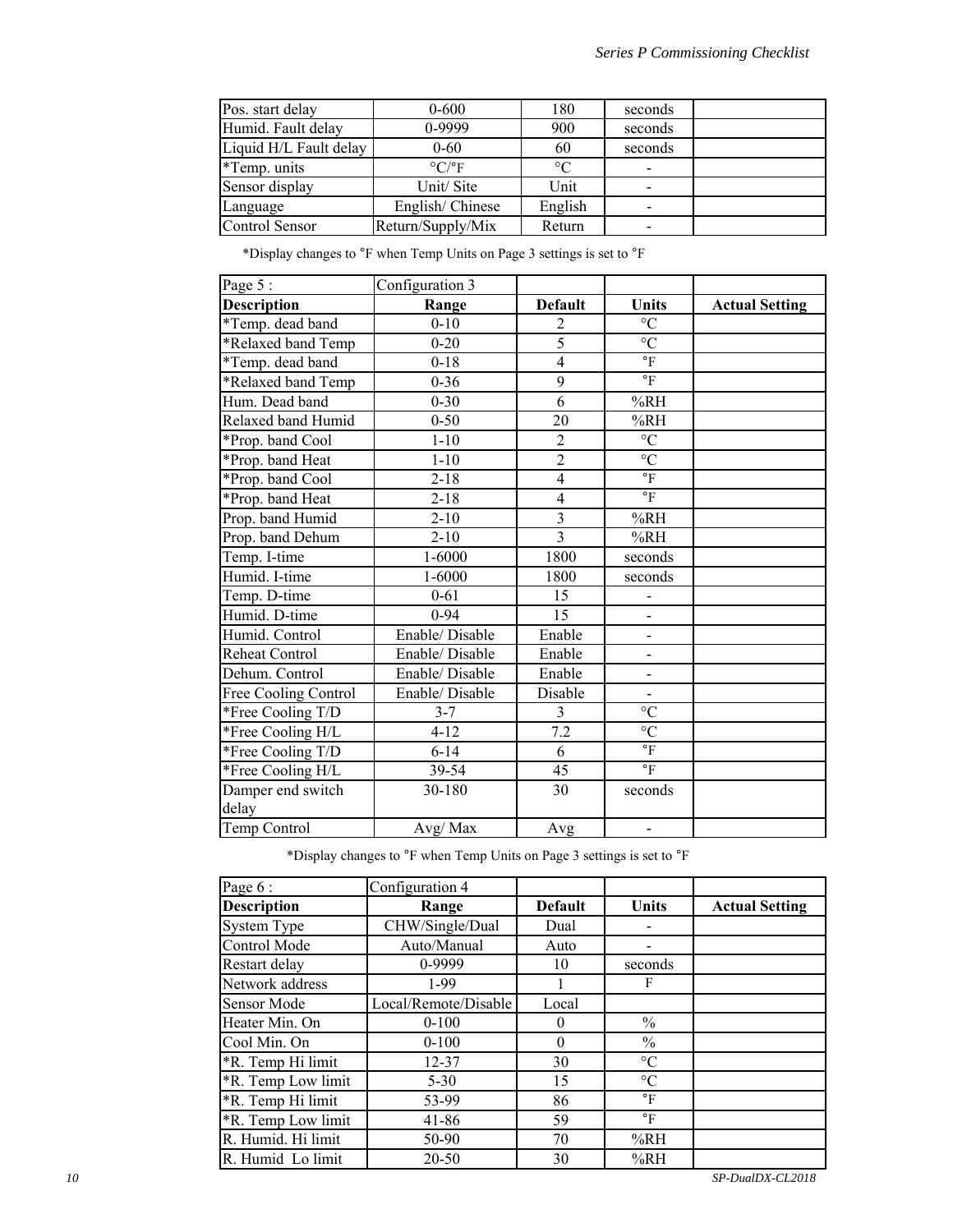| *S. Temp Hi limit  | $12 - 37$ | 30             | $\rm ^{\circ}C$      |  |
|--------------------|-----------|----------------|----------------------|--|
| *S. Temp Low limit | $5 - 30$  | 15             | $\rm ^{\circ}C$      |  |
| *S. Temp Hi limit  | 53-99     | 86             | $\mathrm{^{\circ}F}$ |  |
| *S. Temp Low limit | $41 - 86$ | 59             | $\circ$ F            |  |
| S. Humid. Hi limit | 50-90     | 70             | %RH                  |  |
| S. Humid Lo limit  | $20 - 50$ | 30             | %RH                  |  |
| Volt Hi limit      | 102-120   | 115            | $\frac{0}{0}$        |  |
| Volt Low limit     | 80-98     | 85             | $\frac{0}{0}$        |  |
| Volt adjust        | 80-120    | 100            | $\frac{0}{0}$        |  |
| *R. temp offset    | $+5/-5$   | $\theta$       | $\rm ^{\circ}C$      |  |
| *R. temp offset    | $+10/-10$ | $\theta$       | $\circ$ F            |  |
| R. hum offset      | $+10/-10$ | $\theta$       | %RH                  |  |
| *S. temp offset    | $+5/-5$   | $\theta$       | $\rm ^{\circ}C$      |  |
| *S. temp offset    | $+10/-10$ | $\overline{0}$ | $\circ$ F            |  |
| S. hum offset      | $+10/-10$ | $\theta$       | %RH                  |  |

\*Display changes to °F when Temp Units on Page 3 settings is set to °F

| Page 7:                   | Configuration 5 |                  |                      |                       |
|---------------------------|-----------------|------------------|----------------------|-----------------------|
| <b>Description</b>        | Range           | <b>Default</b>   | <b>Units</b>         | <b>Actual Setting</b> |
| *Max Superheat Temp       | $2 - 20$        | 10               | $\rm ^{\circ}C$      |                       |
| *Max Superheat Temp       | 36-68           | 50.0             | $\circ$ F            |                       |
| *Min Superheat Temp       | $1 - 10$        | 7                | $\rm ^{\circ}C$      |                       |
| *Min Superheat Temp       | 34-50           | 44.6             | $\mathrm{^{\circ}F}$ |                       |
| *Dehum SH offset          | $1 - 10$        | 6                | $\rm ^{\circ}C$      |                       |
| *Dehum SH offset          | 34-50           | 42.8             | $\mathrm{^{\circ}F}$ |                       |
| E TX Max Step             | $0 - 750$       | 450              |                      |                       |
| E TX Min Step             | $0 - 750$       | 100              | $\overline{a}$       |                       |
| Valve Adjust Time         | 10-360          | 60               | seconds              |                       |
| <b>Initial Valve Step</b> | $0 - 750$       | 250              |                      |                       |
| <b>Low Pressure Reset</b> | 20-100          | 60               | psi                  |                       |
| E TX Valve Step           | $2 - 20$        | 4                |                      |                       |
| Comp1 VFD Speed           | 1200-7200       | $\boldsymbol{0}$ | rpm                  |                       |
| Comp 2 VFD Speed          | 1200-7200       | $\boldsymbol{0}$ | rpm                  |                       |
| Fan Run Time Reset        |                 |                  | $\overline{a}$       |                       |
| Comp 1 Run Time Reset     |                 |                  |                      |                       |
| Comp 2 Run Time Reset     |                 |                  |                      |                       |
| Heater 1 Run Time Reset   |                 |                  | -                    |                       |
| Heater 2 Run Time Reset   | -               | -                | $\overline{a}$       |                       |
| Heater 3 Run Time Reset   |                 |                  | $\overline{a}$       |                       |
| Humid Run Time Reset      |                 |                  |                      |                       |

\*Display changes to °F when Temp Units on Page 3 settings is set to °F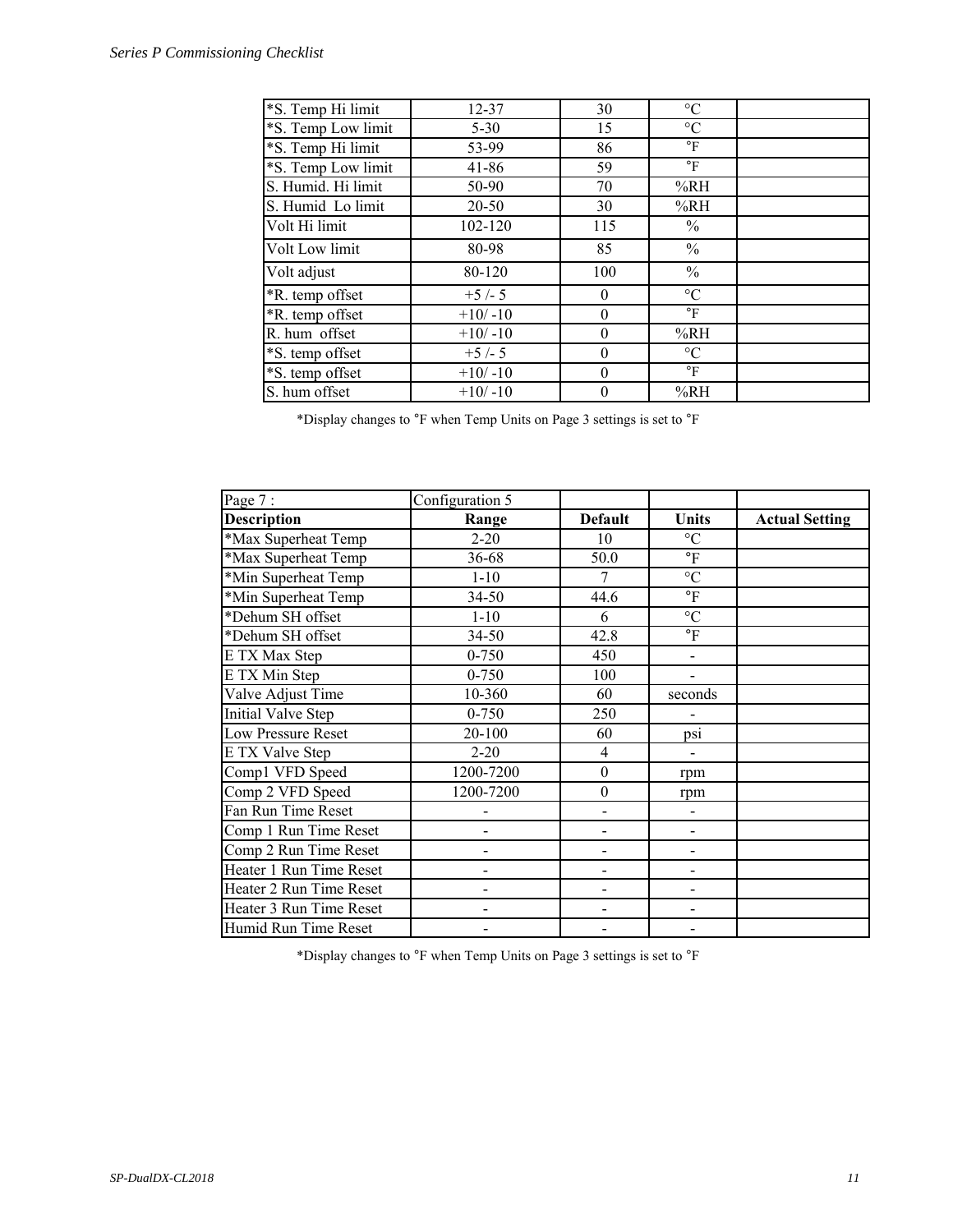## *Special Notes on Site Conditions:*



Use the space provided to record site conditions or aspects of the installation that you feel may pose a concern for the unit's proper operation. For example: Absence of adequate load, poor air flow, air short circuiting or obstructions, poor duct design, raised floor height, other cooling equipment in the space etc. Continued unit operation with improper conditions will void the manufacturer's warranty, may damage the equipment, or result in a reduced operating life of some components, leading to early equipment failure. Please contact our office at 1-800-648- 2584